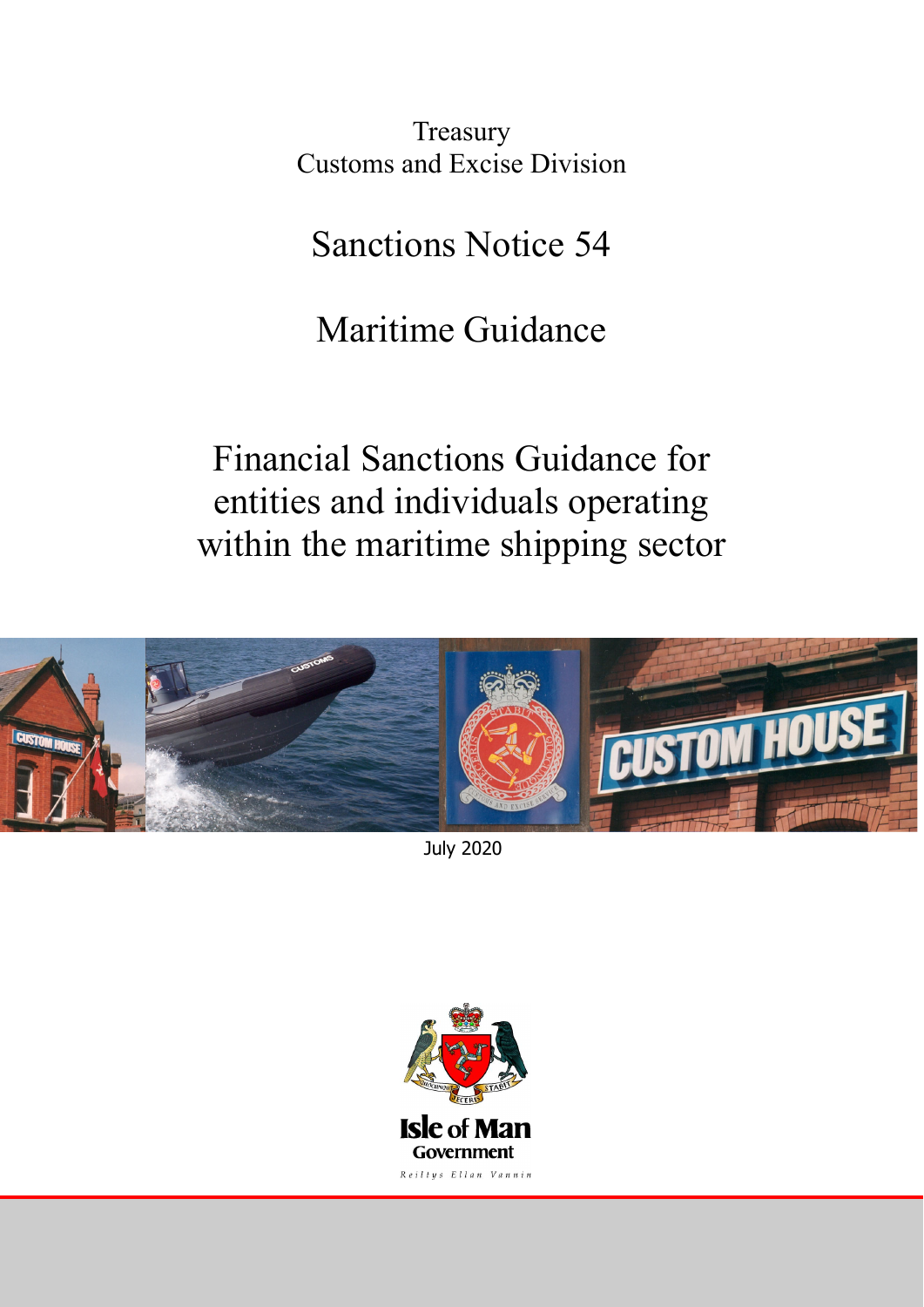## **Index**

| About this Notice                            | 3         |
|----------------------------------------------|-----------|
| Illicit and suspicious shipping practices    | 4-6       |
| Democratic People's Republic of Korea (DPRK) | $6 - 7$   |
| Iran                                         | $7 - 8$   |
| Libya                                        | $8 - 9$   |
| Syria                                        | $9 - 10$  |
| Ownership and control                        | $10 - 11$ |
| What does due diligence look like?           | $11 - 12$ |
| Enforcement action and penalties             | $12 - 13$ |
| UK consolidated list                         | 13        |
| Amendments to this Notice                    | 13        |
| Further information                          | 13        |
| Annex I                                      | $14 - 15$ |

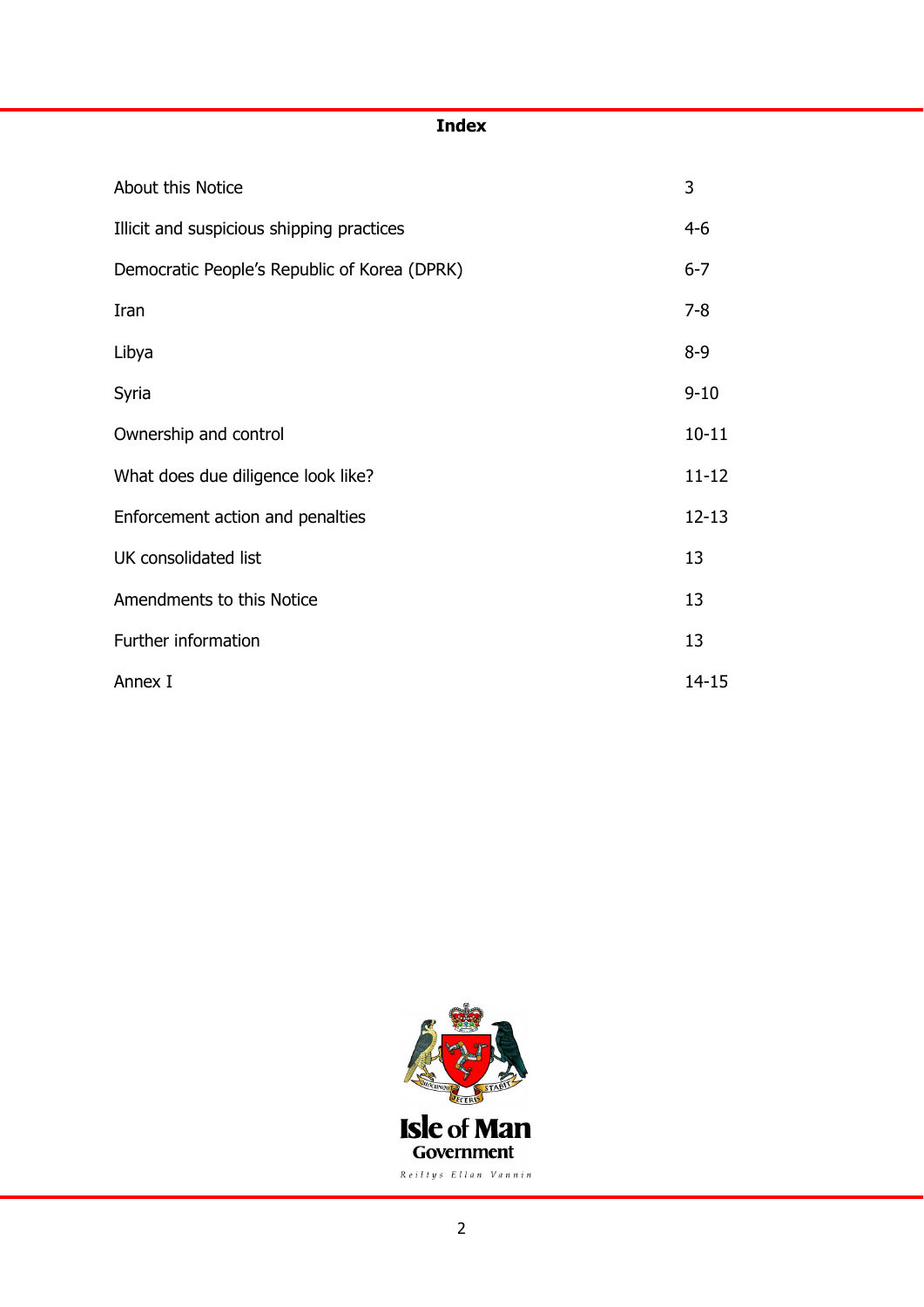## **About this Notice**

This guidance is produced by the Customs & Excise Division of the Treasury, the authority for the implementation of financial sanctions in the Isle of Man.

It provides financial sanctions guidance for entities and individuals which operate in, or with, the maritime shipping sector, especially those involved in areas that may be subject to financial sanctions restrictions, including the handling of goods.

[This should be considered supplementary to, and not a replacement for, the Financial](https://www.gov.im/media/1362741/financial-sanctions-guidance-september-2018-final.pdf)  Sanctions Guidance.

Enquiries concerning this Notice should be addressed to the address given below and marked for the attention of the Sanctions Officer.

Customs and Excise Division PO Box 6 Telephone: (01624) 648109 Custom House Email: customs@gov.im North Quay **Douglas** Isle of Man IM99 1AG

This guidance does not represent legal advice. If you are unsure about your obligations in a given case, you should consider seeking independent legal advice.

#### **Financial Intelligence Unit contact details**

Financial Intelligence Unit Telephone: +44 1624 686000 PO Box 51 Email: Fiu@gov.im Douglas Isle of Man IM99 2TD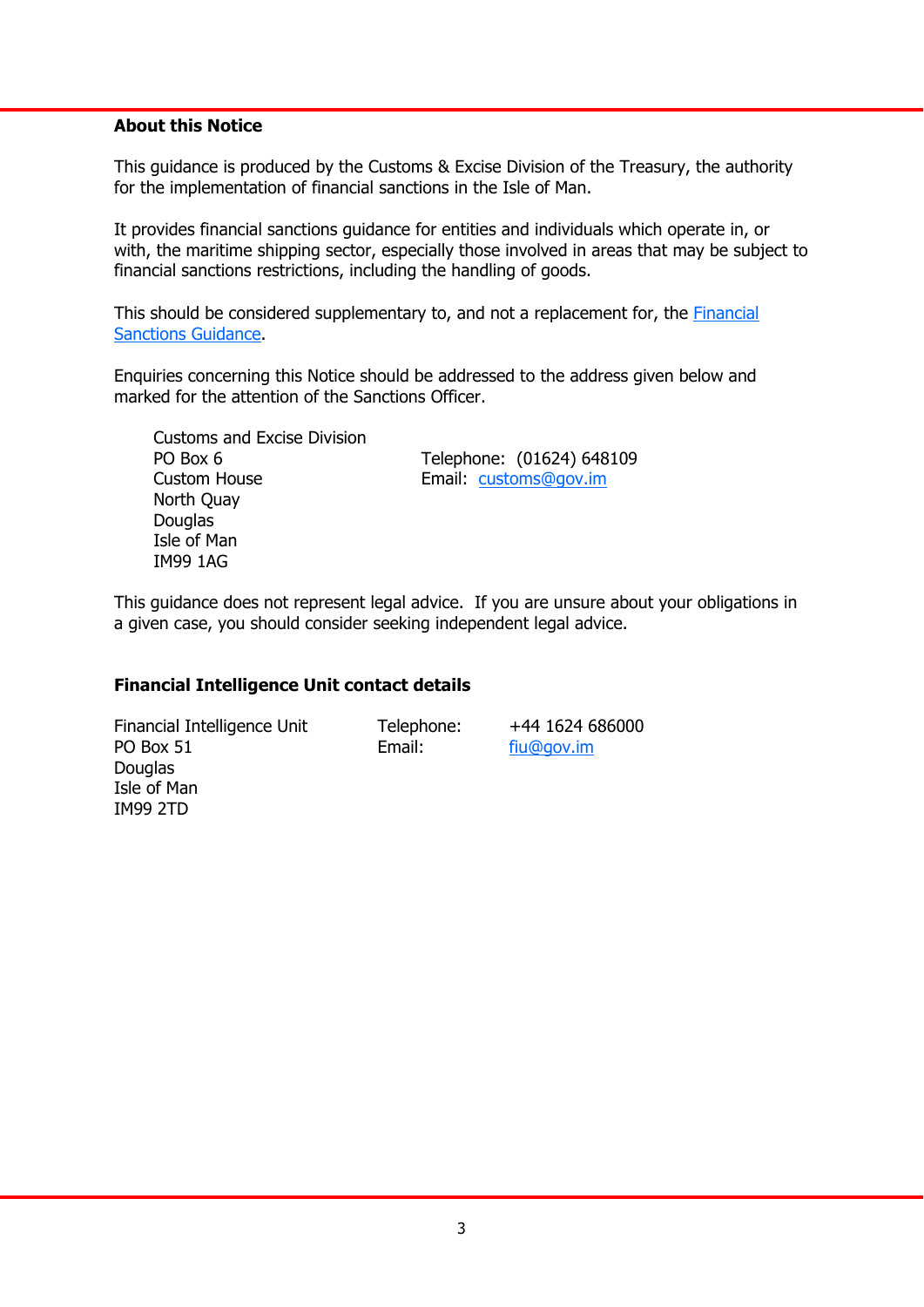## **1. Illicit and suspicious shipping practices**

According to [reports](http://shippingregs.org/Portals/2/SecuredDoc/Circulars/MSC.1-Circ.1602%20-%20Deceptive%20Shipping%20Practices%20Employed%20By%20The%20Democratic%20People) from the International Maritime Organisation, and the UN Panel of Experts (UN POE) of the UN Security Council Sanctions Committee on North Korea published in 2019<sup>1</sup>, a variety of tactics are deployed to confuse or conceal the identities of vessels, cargo, routes and ports. While the practices detailed in these reports relate to Democratic People's Republic of Korea (DPRK), they are indicative of approaches that could be used by anyone seeking to breach sanctions.

Individuals and entities with exposure to the maritime shipping sector should be aware of the non-exhaustive list of illicit practices below and ensure compliance and due diligence procedures take account of them.

## Ship-to-ship transfers

A ship-to-ship (STS) transfer is the transfer of cargo between vessels positioned alongside each other at sea, either in anchor or underway. There are some legitimate uses for STS transfers as they provide flexibility for cargo owners and the method is becoming increasingly popular. However, the very nature of STS transfers means the origin and nature of cargo can be concealed. STS is used to facilitate the illicit transfer of coal, crude oil and petroleum products to evade sanctions.

## Automatic Identification System (AIS)

AIS is a tracking system installed on vessels which broadcasts its location and details. It also displays the location and details of nearby vessels. AIS is used by maritime authorities across the globe to track and monitor vessel movement, supplementing radar, and is a primary method of collision avoidance for vessels.

There are legitimate reasons for AIS to be turned off or go dark. This could include (but is not limited to) passage through waters at high risk of piracy, or when weather interferes with satellite connectivity. However, AIS is often intentionally disabled by vessels that seek to obfuscate their whereabouts, and is often practised by vessels seeking to conduct illicit trade.

Vessels conducting ship-to-ship transfers will also typically switch off their AIS to evade detection if they are conducting illicit trade, and there have also been recorded attempts to manipulate the data transmitted via AIS.

## Cyber activity

Cyberattacks have been used to illegally force the transfer of funds from financial institutions and cryptocurrency exchanges to circumvent financial sanctions and have also included attacks from cyber focussed military units tasked with generating income for the regime it reports to. Reports of these activities is discussed in the UN POE report 171 from 2019 and specifically explores the connection between cybercrime and maritime through cases such as "Marine Chain". Further information can be found in paragraphs 28-30 and 109-115 of the UN POE report.

<sup>1</sup> UN Security Council, S/2019/171 https://www.undocs.org/S/2019/171, 5 March 2019 and UN Security Council, S/2019/691 https://www.undocs.org/S/2019/691, 30 August 2019.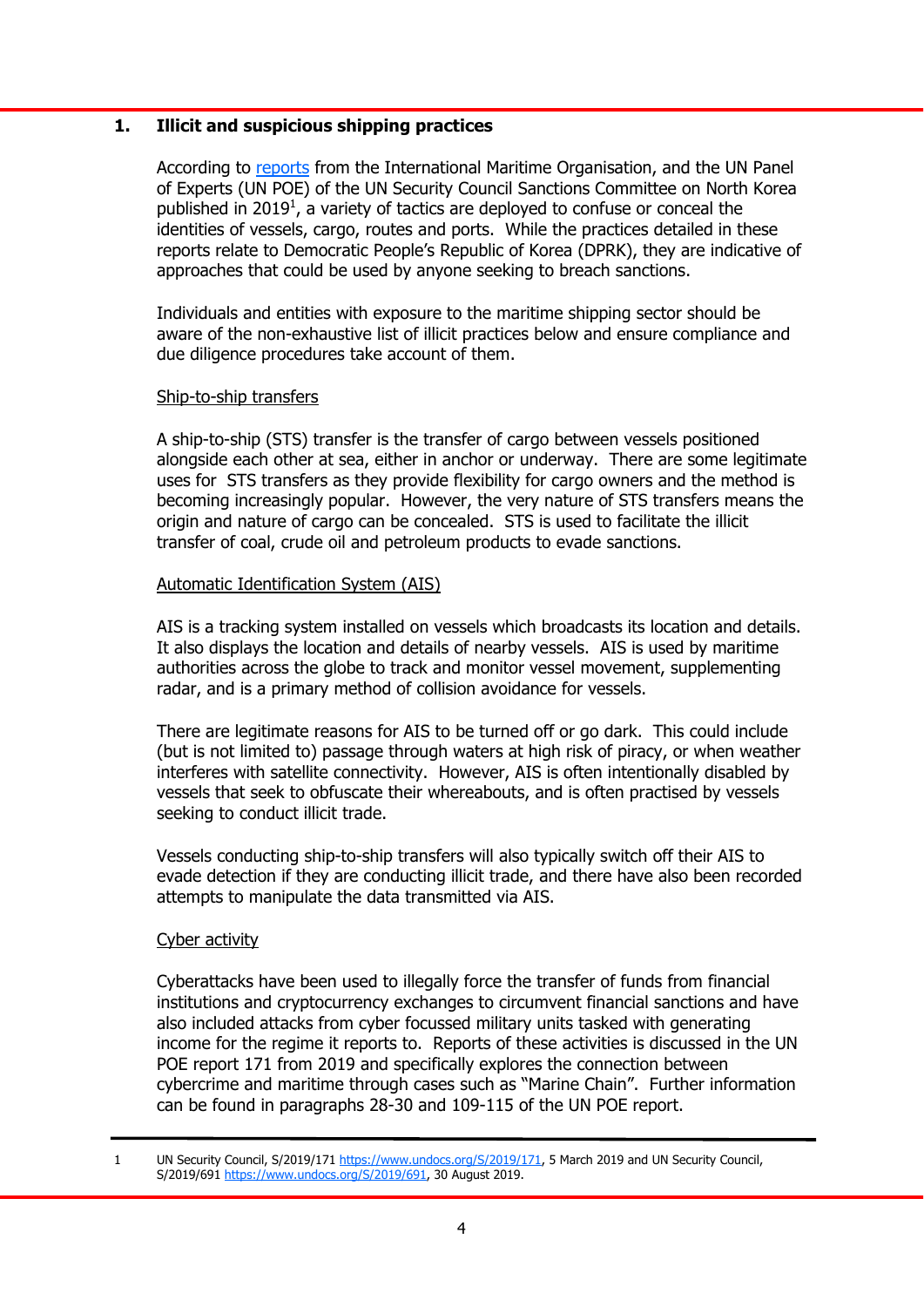## **Cryptoassets**

 Statutory definitions of "funds" and "economic resources" are wide and are explained in Annex I of this document. It should be noted that cryptoassets are covered by these definitions and are therefore caught by UK financial sanctions restrictions. As with cyberactivity above, any transaction undertaken in the maritime sphere with a UK nexus where "funds" or "economic resources" are exchanged, including exchanges using cryptoassets in full or in part, appropriate due diligence should be undertaken.

#### Financial system abuse

 Bank accounts are often established with the primary purpose of engaging in and concealing illicit activities. These can be used as fronts to conduct transactions in violation of sanctions and facilitating illicit shipping practices.

### False documentation

 A commonly used approach to sanctions circumvention is the falsifying of documentation which should accompany maritime transactions. These include bills of lading, invoices and insurance paperwork, to name a few. By providing falsified documentation, the aim is to seek to obscure the origin of a vessel, its goods, its destination and even the legitimacy of the vessel itself.

### **Concealment**

 Those seeking to evade sanctions will often employ tactics that physically conceal illicit cargo onboard a vessel. This is done both during active inspection and as a precautionary measure if unscheduled inspections are carried out by relevant port or maritime authorities.

## How does this breach financial sanctions?

 The practices described above are not necessarily in themselves breaches of financial sanctions regulations in all cases. However, it is likely that transactions relating to or behaviours underpinning these practices, are.

 For example, turning off AIS or carrying out ship-to-ship transfers does not mean that in every instance a breach of financial sanctions has occurred. It does, however, raise suspicion that the ship(s) might be carrying out illicit activity and breaching sanctions regulations - particularly where this includes use of a designated port.

 Specific regions may present a high risk with respect to financial sanctions compliance. Due diligence should be carried out as part of a risk-based approach. When dealing with such regions, or when passing through or near waters where noncompliant actors are known to operate, enhanced due diligence should be considered. In addition, under the UN ISIL (Da'esh) and Al-Qaida regime and other thematic regimes that are not country specific, individuals and groups across the world are designated.

 High-profile sanctions regimes include those in place for the DPRK, Iran, Libya and Syria which are described below. Please refer to the Customs and Excise [website](https://www.gov.im/categories/tax-vat-and-your-money/customs-and-excise/sanctions-and-export-control/) for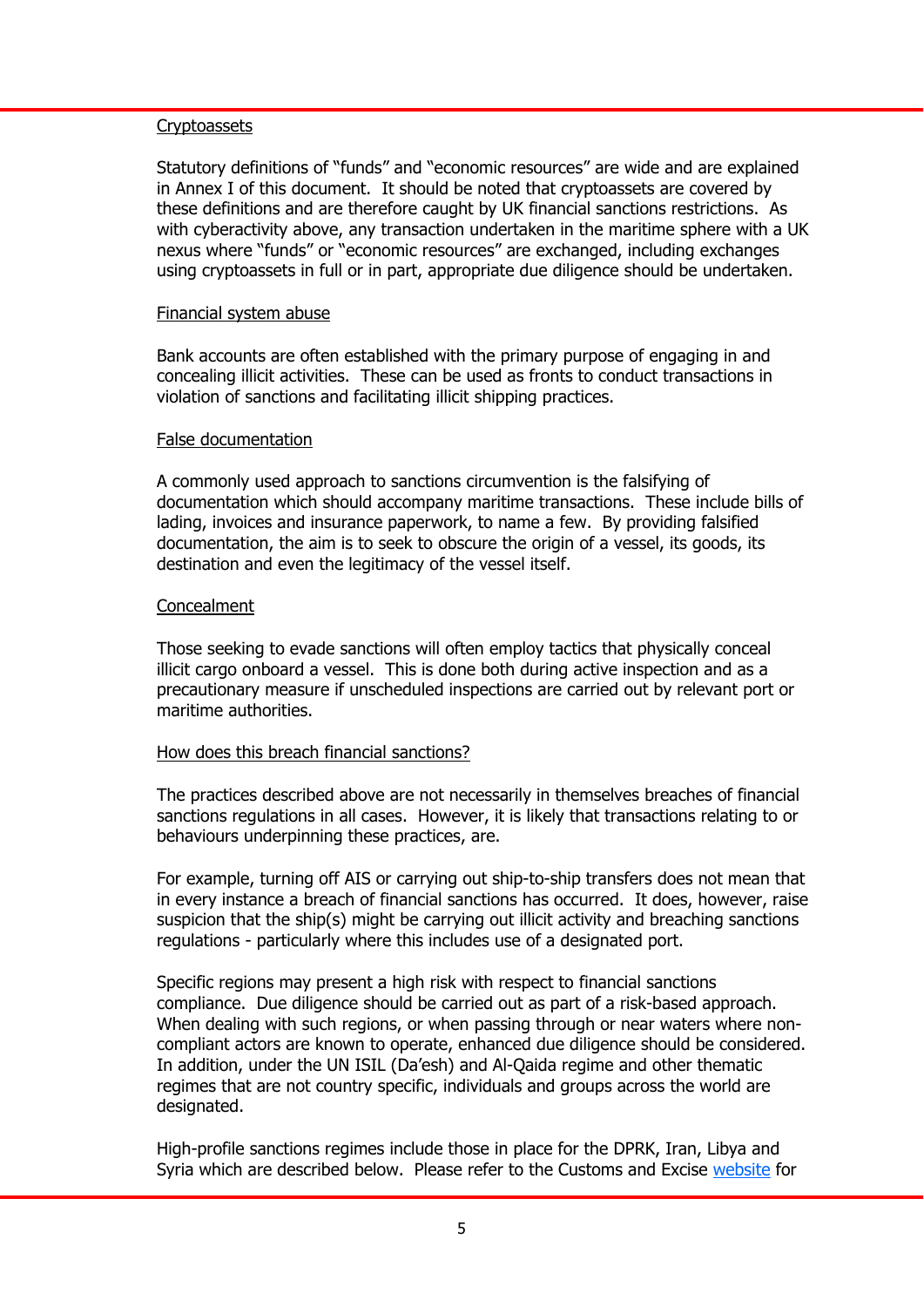a list of all current sanctions regimes.

 You should refer to the relevant sanctions regulations in order to determine what restrictions apply in relation to any given regime. Most financial sanctions regulations include an obligation that funds and economic resources which are owned, held or controlled by designated entities or individuals must be frozen. Additionally, most financial sanctions regulations state that making funds and economic resources available to, or for the benefit of, these entities or individuals, directly or indirectly, is prohibited in the absence of a licence. If you are looking to deal with an entity or individual designated under financial sanctions, you will need to approach the Treasury with information about your proposed dealings and the relevant grounds for licensing. The Treasury will then consider whether a licence can be issued.

# **2. Democratic People's Republic of Korea (DPRK)**

 DPRK is subject to significant sanctions measures imposed by the UN and EU. They are aimed at countering the proliferation of weapons of mass destruction (WMD) and ballistic missiles. These are imposed to prevent persons<sup>2</sup> from obtaining goods, funds and services which could contribute to DPRK's nuclear, other WMD related and ballistic missile programmes. It aims to restrict the ability of DPRK to continue prohibited programmes, promoting the abandonment by DPRK of banned programmes and the decommissioning of DPRK's prohibited weapons. It also aims to promote peace, security and stability on the Korean peninsula.

 Some persons under the DPRK sanctions regime are known to use 'shell' or 'front' companies to disguise the ultimate destination of goods, funds and/or services. You need to ensure you are not engaging in prohibited activity with those who are subject to sanctions, including through these company structures. For further information on ownership and control please refer to Chapter 6 of the [Financial Sanctions Guidance.](https://www.gov.im/media/1362741/financial-sanctions-guidance-september-2018-final.pdf)

 This sanctions regime is wide ranging and includes sectoral financial sanctions, as well as targeted asset freezes and travel bans, and restrictive measures relating to trade and transport. You must not make funds or economic resources directly or indirectly available to, or for the benefit of, a designated person and you must freeze any funds or economic resources owned, held or controlled by a designated person, whether directly or indirectly.

There are also a number of other restrictions, including restrictions on:

- taking an ownership interest in activities or assets in DPRK or in persons incorporated in DPRK (among others);
- establishing new joint ventures;
- the sale or purchase of bonds;
- DPRK credit and financial institutions (branches, subsidiaries and representative offices);
- 2 In this guidance, the term person includes (in addition to an individual and a body of persons corporate or unincorporated) any organisation and any association or combination of persons.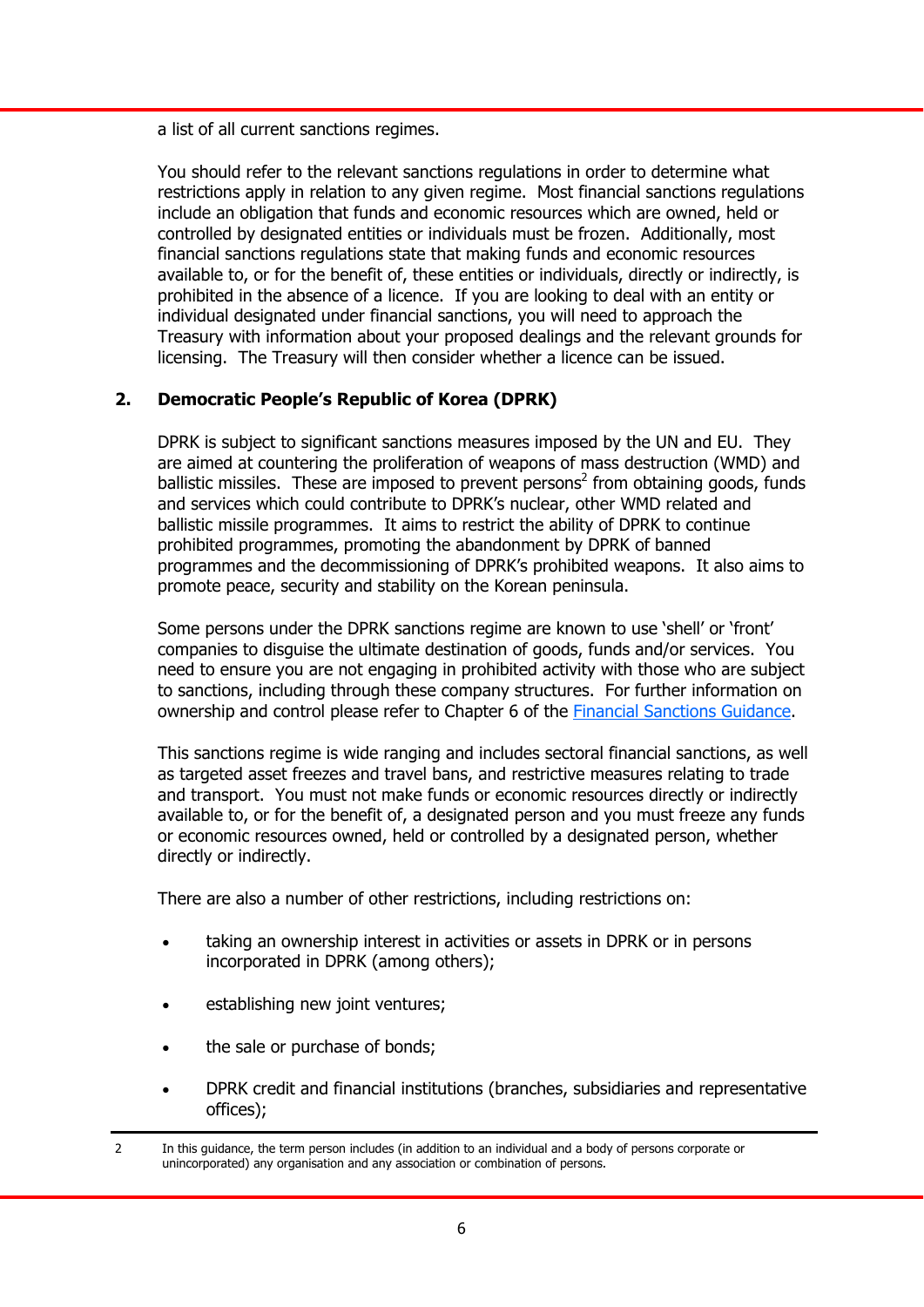- financial relationships;
- transfers of funds to/from DPRK;
- financial support for trade;
- investment and commercial activities;
- bank accounts for DPRK diplomats and diplomatic missions;
- leasing or, otherwise making available, real property;
- vessels (including, among others, insuring or chartering a DPRK flagged vessel, and facilitating or engaging in certain ship-to-ship transfers to or from any DPRK flagged vessel).

 The above list is not exhaustive and does not give full details of what the restrictions are in each case. The applicable sanctions regulations for the DPRK should be consulted for a complete picture of the relevant restrictions.

 Given the complexities and risks involved in DPRK-related activity, the Treasury recommends you discuss any proposed activities in DPRK with relevant financial and other institution(s) beforehand. Where you are unsure of your obligations, the Treasury recommends that you seek independent legal advice.

 The 2020 report to the Security Council by the UN POE on DPRK can be found here: https://undocs.org/en/S/2020/151

# **3. Iran**

 On 16 January 2016 the International Atomic Energy Agency (IAEA) verified that Iran had implemented the nuclear-related measures under the Joint Comprehensive Plan of Action (JCPoA) and as a result, received extensive sanctions relief. This included the lifting of measures relating to banking, shipping, energy, and some nuclear related designations. In particular, the relief included the removal of blanket prohibitions upon financial transfers to, and from, Iran (including the requirements for prior notification and authorisation). Consequently, the requirement to seek prior authorisation for, or notify the Treasury of, transfers of funds sent to or received from Iran, is therefore no longer applicable. Payments to a designated person remain unlawful in the absence of a licence from the Treasury.

 However, while the JCPoA led to the EU lifting the majority of sanctions in relation to Iran, several Iranian individuals and entities remain designated by the EU and UN, for example for proliferation, human rights and terrorism concerns. In addition to freezing assets of these individuals, there remain in place EU and UN restrictions on trade in several goods, including arms, as well as associated services. Please ensure that you have reviewed the relevant prohibitions still in place on Iran.

 There have been persons subject to counter-proliferation measures who have used 'shell' or 'front' companies to disguise the ultimate destination of goods, funds and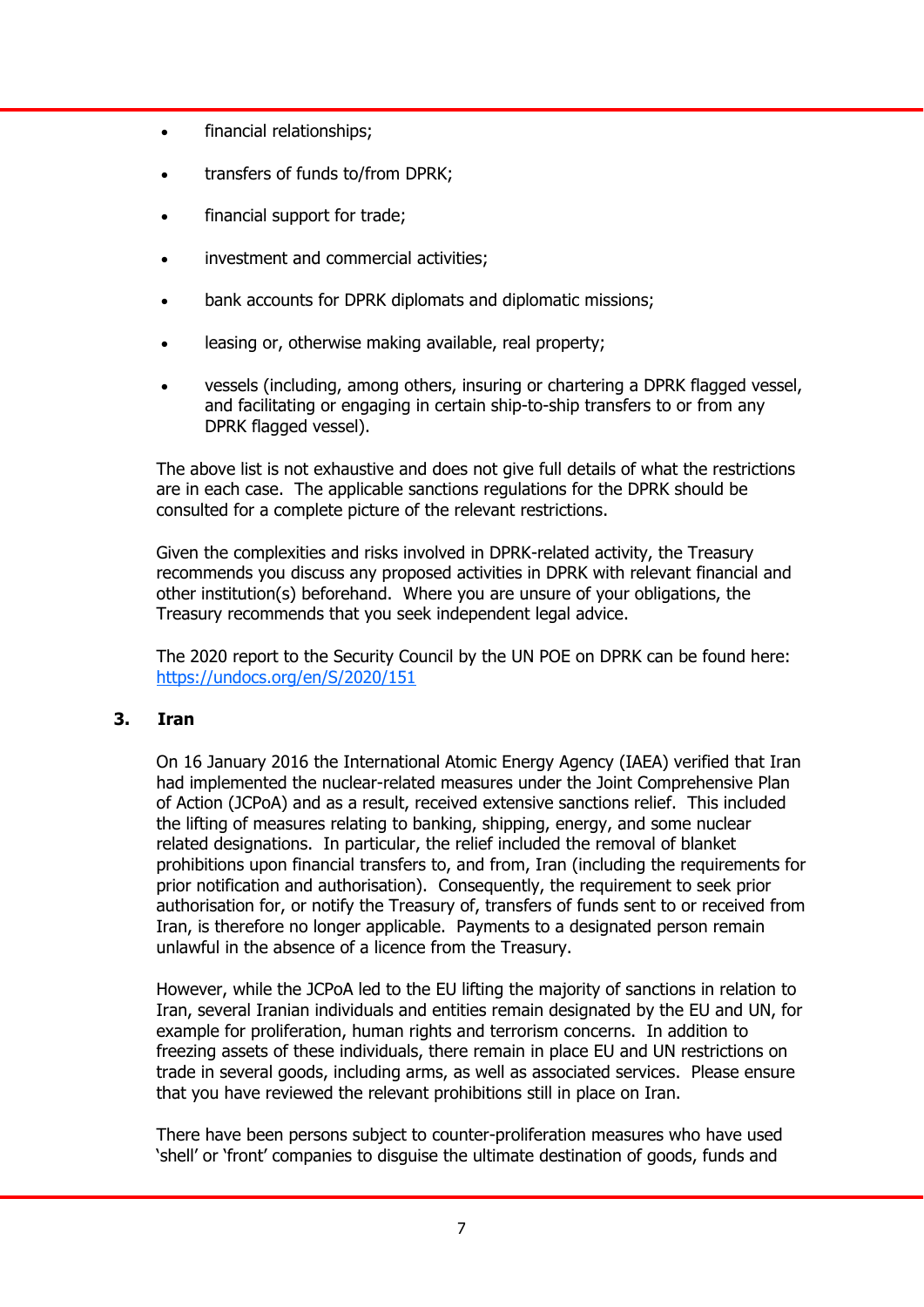services. For further information on ownership and control please refer to Chapter 6 of the [Financial Sanctions Guidance.](https://www.gov.im/media/1362741/financial-sanctions-guidance-september-2018-final.pdf) 

# **4. Libya**

 Libya is currently subject to sanctions put in place by the UN and the EU, originating in UN Resolution 1970 (2011) and as subsequently amended.

 The Libya sanctions regime imposes restrictive measures (including asset freezes) on individuals and entities who have been designated by the UN Security Council, the Libya Sanctions Committee or the EU Council. The current criteria for UN designations include that a person engages in or provides support for acts that threaten the peace, stability or security of Libya, or obstruct or undermine the successful completion of its political transition. Persons may also be designated for violating the provisions of resolution 1970 (2011) and its subsequent amendments, including the arms embargo, or assisting others in doing so.

 Asset freezing activity also helps prevent Libyan state funds which are suspected to have been misappropriated during the former regime of Muammar Qadhafi from being used to further threaten the peace, stability or political transition of Libya.

 All designated individuals and entities listed in the EU Regulation are subject to a full asset freeze, except for two entities listed in Annex VI - the Libyan Investment Authority (LIA) and the Libyan African Investment Portfolio (LAIP). All funds and economic resources belonging to - or owned, held or controlled by - these entities, and located outside Libya on 16 September 2011, are subject to an asset freeze. However, under the terms of the EU Regulation, there is no prohibition on making new funds or economic resources available to these entities.

 Under specific grounds set out in the relevant regulations for this regime, the Treasury can authorise some transactions in certain circumstances.

 These include, in relation to transactions with the LIA and the LAIP, licensing grounds relating to:

- humanitarian assistance activities;
- provision of fuel etc for civil uses;
- hydrocarbons;
- civilian government and public infrastructure;
- banking sector operations etc.

 There are several other derogations which may be relevant to your business. Please review the latest legislation before contacting the Treasury.

 The Libya sanctions regime prohibits financial transactions relating to illicitly exported Libyan petroleum aboard vessels designated by the UN. Petroleum includes crude oil and refined petroleum products in this context. The prohibition of financial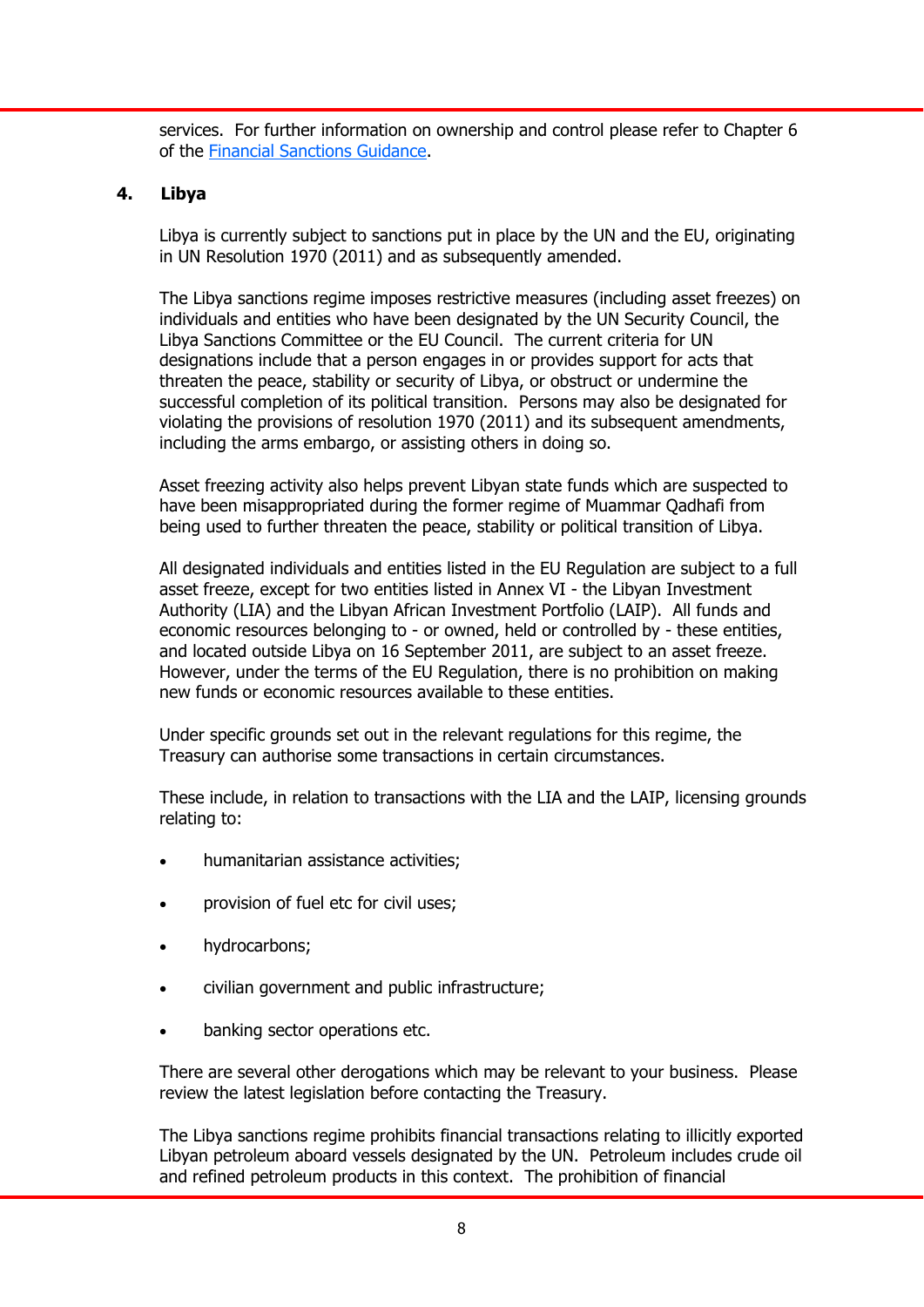transactions in this context includes the prohibition of the purchasing or the sale of the petroleum, its use as credit or taking out transport insurance in respect of it.

 However, this does not include the acceptance of any port fees for the entry into port of a designated vessel (where the entry to the port is exceptionally permitted because it is necessary for an inspection, in the case of an emergency or where the vessel is returning to Libya).

# **5. Syria**

 The EU's Syria sanctions regime provides for restrictive measures (including asset freezes) to be imposed on those identified as:

- **•** leading businesspeople operating in Syria;
- members of Assad or Makhlouf families;
- Syria Government ministers after May 2011;
- members of Syria armed forces of the rank of colonel or higher after May 2011;
- members of Syria security and intelligence services in post after May 2011;
- members of regime-affiliated militias; and
- persons operating in the chemical weapon proliferation sector.

There are several financial restrictions including in relation to:

- making funds or economic resources directly or indirectly available to designated persons;
- sale or purchase of certain Syrian public or guaranteed bonds;
- establishment of new banking relationships;
- provision of certain insurance and re-insurance products;
- engagement or investment in the Syrian oil industry sectors of exploration, production or refining; and construction of new power plants for the production of electricity in Syria.

There are further restrictions, including on:

- the import and/or export of certain goods from/to Syria (those which might be used for internal repression, jet fuel, luxury goods, key equipment for the oil and gas industry, and telecommunications monitoring and interception equipment);
- the import, export, or transfer of certain cultural property and precious metals;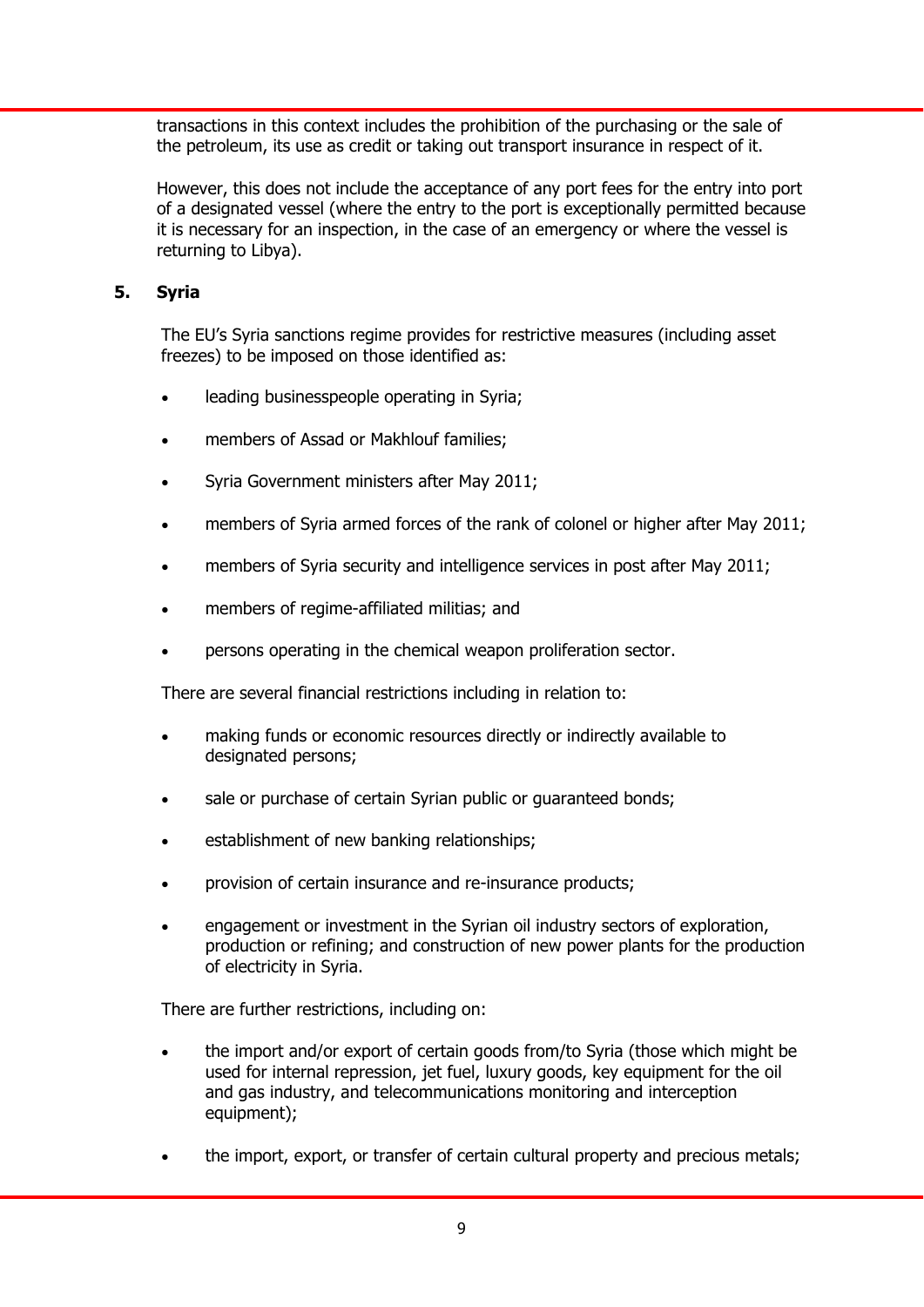- the import of arms, and crude oil and petroleum products;
- the delivery of Syrian denominated banknotes and coinage to the Central Bank of Syria;

 The above lists are not exhaustive and do not give full details of what the restrictions are in each case. The relevant regulations should be consulted for a complete picture of the relevant restrictions.

 There are specific exemptions which apply to certain activities, which are set out in the relevant regulations. For example, organisations providing humanitarian assistance to the civilian population in Syria are exempt from the prohibitions relating to purchase and transfer of petroleum products (where these are purchased or transported for the sole purposes of providing humanitarian relief in Syria or assistance to the civilian population) if they have received funds from the UK Government, EU Commission or EU Member States. Those who don't receive such public funds will need to apply for a licence.

# **6. Ownership and control**

 If a person or entity is designated, their name will be recorded on the UK's consolidated list of Financial Sanctions Targets. An asset freeze and/or some financial services restrictions will apply to entities<sup>3</sup> or individuals which are owned, held or controlled, directly or indirectly, by a designated person. Those entities or individuals may not be designated in their own right, so their names may not appear on the consolidated list. However, those entities and individuals are similarly subject to financial sanctions.

 An entity is owned or controlled directly or indirectly by another person in any of the following circumstances:

- The person holds (directly or indirectly) more than 50% of the shares or voting rights in an entity;
- The person has the right (directly or indirectly) to appoint or remove a majority of the board of directors of the entity;
- It is reasonable to expect that the person would be able, in most cases or in significant respects, to ensure the affairs of the entity are conducted in accordance with the person's wishes. This could, for example, include appointing, solely by exercising one's voting rights, a majority of the members of the administrative, management or supervisory bodies of an entity, who have held office during the present and previous financial year;
- Controlling alone, pursuant to an agreement with other shareholders in or members of an entity, a majority of shareholders' or members' voting rights in that entity;

<sup>3</sup> Meaning of a body of persons corporate or unincorporated, or any organisation or association or combination of persons.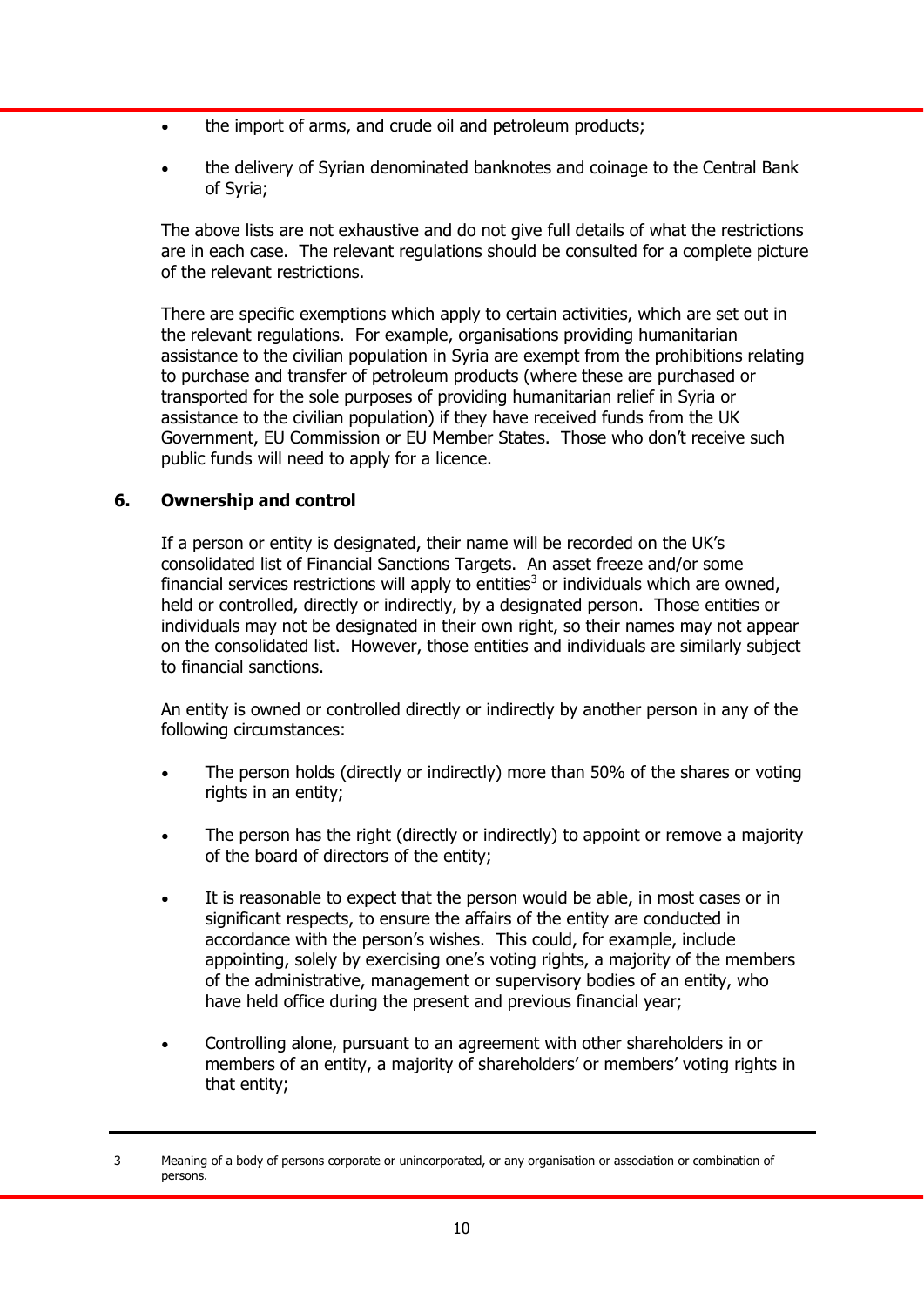- Having the right to exercise a dominant influence over an entity, pursuant to an agreement entered into with that entity, or to a provision in its Memorandum or Articles of Association, where the law governing that entity permits it being subject to such agreement or provision;
- Having the right to exercise a dominant influence referred to in the point above, without being the holder of that right (including by means of a front company);
- The person having the ability to direct another entity or individual in accordance with the person's wishes. This can be through any means, directly or indirectly. For example, it is possible that a designated person may have control or use of another person's bank accounts or economic resources and may be using them to circumvent financial sanctions.

 If any of the above criteria are met, and the person who owns or controls the entity is also a designated person, then financial sanctions will also apply to that entity in its entirety (meaning these assets should also be frozen). The prohibitions on making funds or economic resources available directly or indirectly to a designated person, also prohibit making them available to an entity who is owned or controlled, directly or indirectly, by the designated person.

# **7. What does due diligence look like?**

 Illicit activity could occur across multiple sectors involved in the maritime industry. Maritime insurance companies, charterers, unions, classification societies, petroleum companies and refineries, customs and port state controls, flag registries, and shipping industry associations are all exposed to financial sanctions risk.

 The risk is not only confined to these industries, as owing to the nature of the sector and its global reach, operators in this area need to take a risk-based approach as to whether they decide to conduct business.

 Each organisation should assess its own risks and put due diligence measures in place to manage these risks. The Treasury does not mandate specific measures to be taken. The Treasury can provide guidance as to what measures may be helpful (set out below), but the onus is on the organisation to ensure that it has put in place sufficient measures to ensure it does not breach financial sanctions. The following is general guidance regarding due diligence measures which organisations operating in the maritime sector may wish to consider.

 First, companies conducting activity in, or around high-risk jurisdictions should seek to have a robust understanding of the sanctions regulations in place, including the relevant obligations. Companies should always seek independent legal advice where necessary and operate a risk-based approach conducting enhanced due diligence to understand: the full range of activity, the persons involved in supply chains, etc.

 Industry may wish to consider any benefits in AIS screening and the inclusion of 'AIS switch off' clauses in contracts. As already mentioned, while AIS switch off does not necessarily confirm illicit shipping practices, it may be one of several indicators for consideration. Due diligence could be enhanced for example, through contacting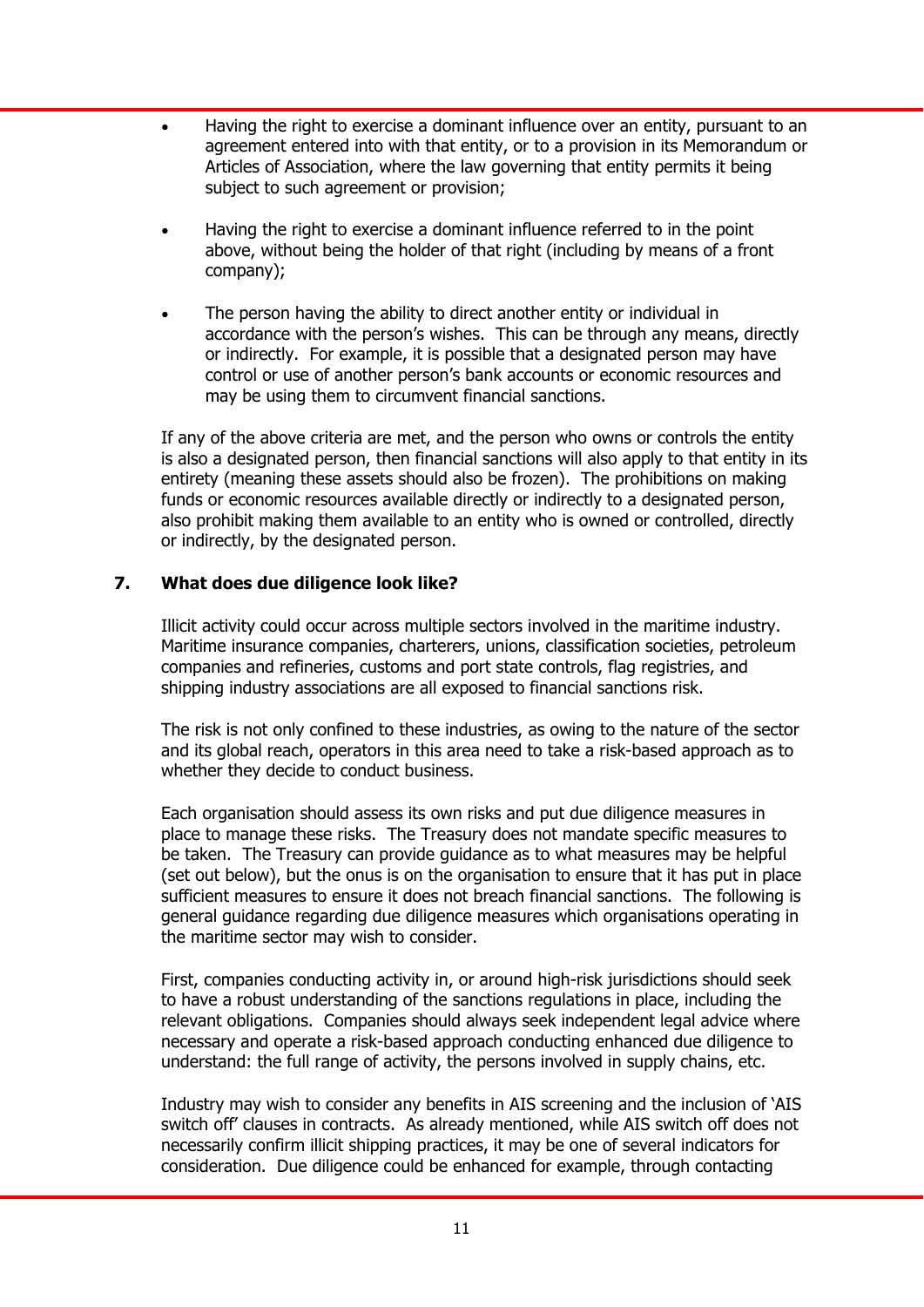vessels that have 'gone dark' by switching off their AIS. This is to better understand the cause of disconnection, noting such instances, and reviewing for trends. This could be considered by ship owners, charterers, insurers, flag registries and port state control entities.

Companies may have access to subscription-based resources which allow for checks on ownership structures, vessel flag information, details of home ports and recently visited ports. However, this information is also readily available online and can be accessed freely, which helps companies with limited resources to carry out a variety of checks to provide initial indicators of behaviour. Companies could look to also carry out checks with Companies House as part of their due diligence processes.

Suspected fraudulent letters of credit, bills of lading, loans and other types of financial instruments should always be checked with the relevant institution for validity. Clauses within the letters of credit, loans or other types of financial instruments should also be assessed prior to agreement, as should the validity of insurance documents, bills of lading and cargo lists.

Any person which deals with funds or economic resources owned, held or controlled by a designated person or those operating on a DP's behalf should immediately freeze the assets or funds and alert the FIU. Any person which engages in prohibited activity in relation to transport or trade restrictions should immediately contact the FIU.

Ship captains should also be reminded to:

- report any potentially suspicious behaviour to https://mc.nato.int/nsc/ [operations/merchant-shipping-reporting/incident-reporting-form, which may](https://mc.nato.int/nsc/operations/merchant-shipping-reporting/incident-reporting-form) result in NATO interdiction. This is mandatory in certain areas.
- use IMO GISIS to find basic vessel data should they have any concerns.

For the EU, consideration should be given to information sharing initiatives such as the [Maritime CISE](https://webgate.ec.europa.eu/maritimeforum/en/node/3585) and [Maritime Surveillance Network \(p](https://assets.publishing.service.gov.uk/government/uploads/system/uploads/attachment_data/file/903901/OFSI_-_Maritime_guidance__July_2020_.pdf)art of the wider [EU Maritime Security Strategy\)](https://assets.publishing.service.gov.uk/government/uploads/system/uploads/attachment_data/file/903901/OFSI_-_Maritime_guidance__July_2020_.pdf). EU and non-EU members must also ensure that they are up to date with the relevant UN Security Council's Panel of Experts POE's reporting requirements.

# **8. Enforcement action and penalties**

Any person carrying out, or partaking in, business involving maritime shipping, should be aware of the risks posed and the consequences for failure to ensure compliance.

The Treasury is responsible for monitoring compliance with financial sanctions applicable in the Isle of Man and for investigating suspected breaches of the regulations. Breaches of financial sanctions are considered a serious criminal offence and are punishable by up to 7 years in prison on information or up to 6 months for a summary conviction.

Financial sanctions are part of a wider sanctions framework targeting malign activity. As such, the Treasury works with other parts of government, supervisory bodies and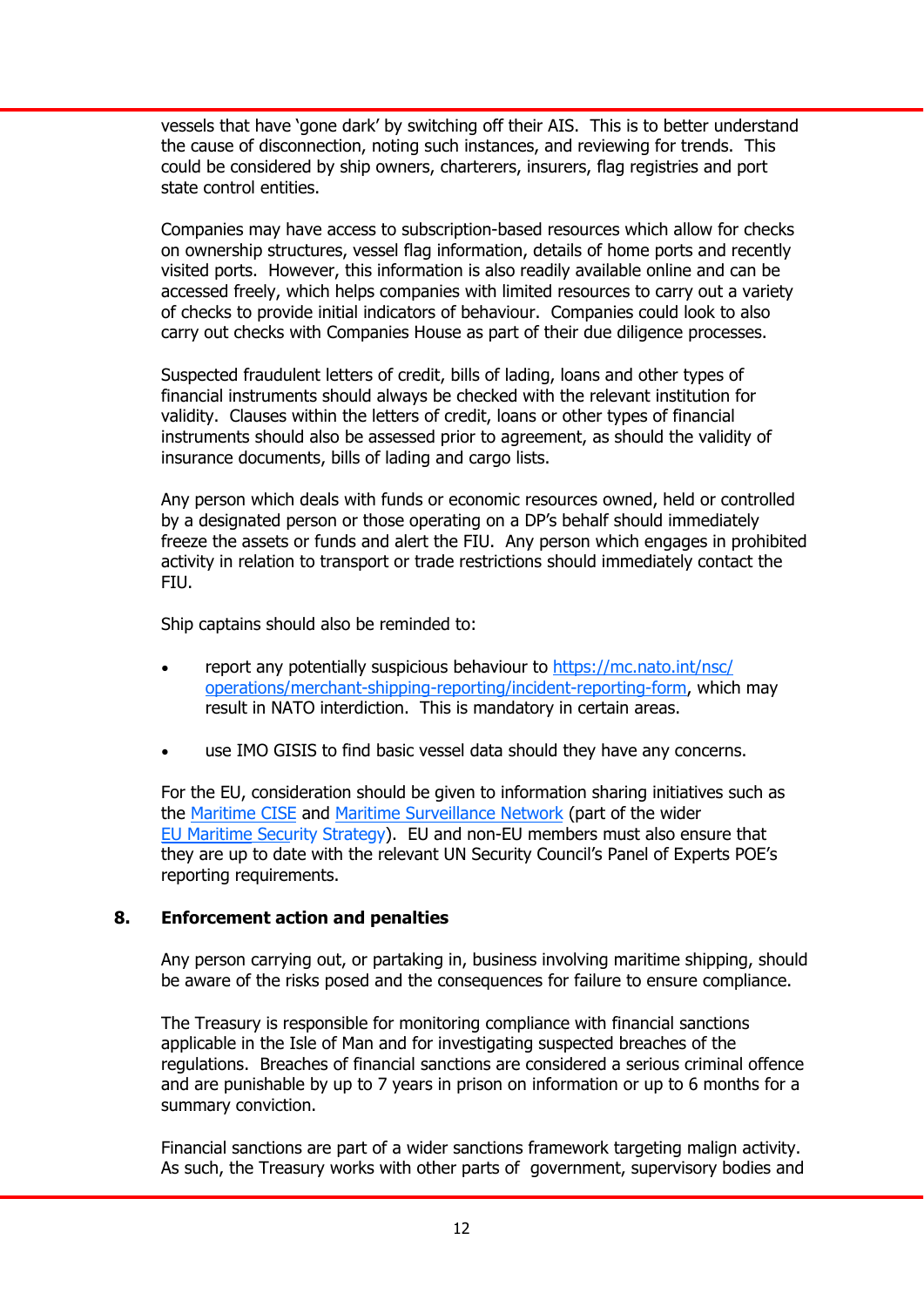regulators to consider all reported non-compliance, and shares relevant information accordingly in line with the relevant sanctions and data protection legislation.

 Treasury's approach to compliance and enforcement is detailed in Chapter 12 of its [Financial Sanctions Guidance.](https://www.gov.im/media/1362741/financial-sanctions-guidance-september-2018-final.pdf)

# **9. UK consolidated list**

 The UK's [consolidated list](https://www.gov.uk/government/publications/financial-sanctions-consolidated-list-of-targets) includes all designated persons subject to financial sanctions under EU and UK legislation (including designations originally made at UN level).

# **Amendments to this Notice**

1. This Notice was first published on 30 July 2020

# **Further information**

Amendments to these sanctions will be advised by means of news releases which will be published on the official Isle of Man Government website at https://www.gov.im/

The Isle of Man Customs and Excise website will contain details of all current sanctions, news releases, Sanctions Notices and links to relevant websites and lists at https:// www.gov.im/categories/tax-vat-and-your-money/customs-and-excise/sanctions-and-export -control/

New or amended versions of this Notice will be provided on that website.

# Privacy Notice

The Treasury collects information about you in order to administer taxation and carry out other functions for which it is responsible (e.g. National Insurance, customs and excise duties, property rates, social security benefits, state pensions and legal aid etc.), and for the detection and prevention of crime.

Whilst that information will primarily be provided by you, where the law allows we may also get information about you from other organisations, or give information about you to them. This may be to check the accuracy of the information provided, prevent or detect crime or protect public funds in other ways. These organisations may include other government departments, the police and other agencies.

To find out more about how we collect and use personal information, contact any of our offices or visit our website at:

https://www.gov.im/about-the-government/departments/the-treasury/privacy-notice/